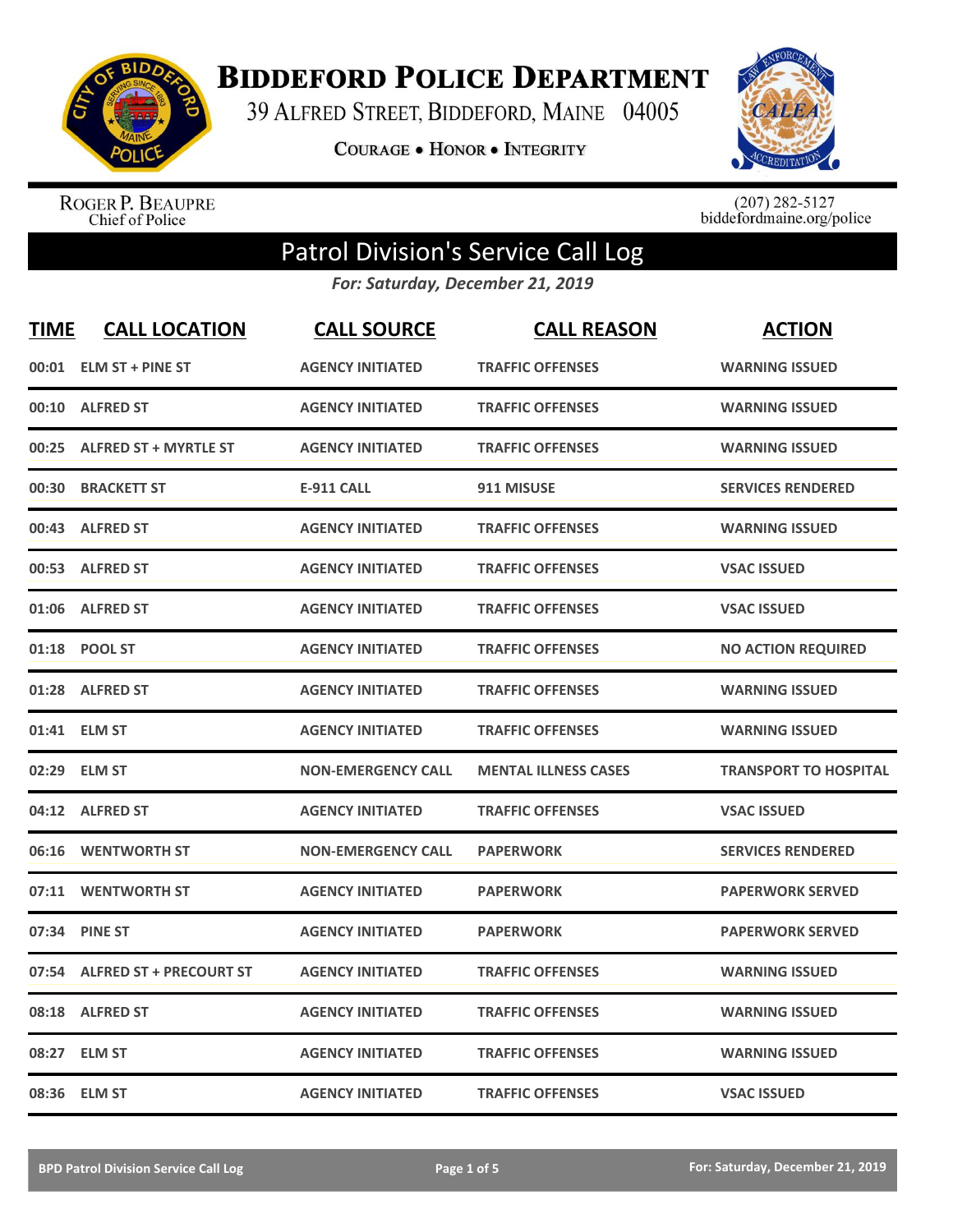| <b>TIME</b> | <b>CALL LOCATION</b>                                | <b>CALL SOURCE</b>        | <b>CALL REASON</b>            | <b>ACTION</b>             |
|-------------|-----------------------------------------------------|---------------------------|-------------------------------|---------------------------|
| 08:40       | <b>KOSSUTH ST</b>                                   | <b>AGENCY INITIATED</b>   | <b>ANIMAL COMPLAINT</b>       | <b>SERVICES RENDERED</b>  |
| 08:47       | <b>POOL ST + HIDDEN FARM RD</b>                     | <b>AGENCY INITIATED</b>   | <b>TRAFFIC OFFENSES</b>       | <b>VSAC ISSUED</b>        |
|             | 08:56 RAYMOND ST                                    | <b>NON-EMERGENCY CALL</b> | <b>CHECK WELFARE</b>          | <b>SERVICES RENDERED</b>  |
|             | 08:57 ELM ST                                        | <b>AGENCY INITIATED</b>   | <b>TRAFFIC OFFENSES</b>       | <b>WARNING ISSUED</b>     |
|             | 09:07 ALFRED ST                                     | <b>AGENCY INITIATED</b>   | <b>TRAFFIC OFFENSES</b>       | <b>WARNING ISSUED</b>     |
| 09:15       | <b>KOSSUTH ST</b>                                   | <b>NON-EMERGENCY CALL</b> | <b>ANIMAL COMPLAINT</b>       | <b>SERVICES RENDERED</b>  |
| 09:17       | <b>ELM ST + BEAUDOIN AVE</b>                        | <b>AGENCY INITIATED</b>   | <b>TRAFFIC OFFENSES</b>       | <b>WARNING ISSUED</b>     |
| 09:23       | <b>MAY ST</b>                                       | <b>AGENCY INITIATED</b>   | <b>TRAFFIC OFFENSES</b>       | <b>WARNING ISSUED</b>     |
|             | 09:28 PRECOURT ST + BAKERS WAY                      | <b>AGENCY INITIATED</b>   | <b>TRAFFIC OFFENSES</b>       | <b>WARNING ISSUED</b>     |
|             | 09:33 MAY ST                                        | <b>AGENCY INITIATED</b>   | <b>TRAFFIC OFFENSES</b>       | <b>WARNING ISSUED</b>     |
|             | 09:35 MAY ST                                        | <b>WALK-IN AT STATION</b> | <b>SUSPICION</b>              | <b>REPORT TAKEN</b>       |
|             | 09:41 MAY ST                                        | <b>AGENCY INITIATED</b>   | <b>TRAFFIC OFFENSES</b>       | <b>WARNING ISSUED</b>     |
|             | 09:45 ALFRED ST                                     | <b>AGENCY INITIATED</b>   | <b>TRAFFIC OFFENSES</b>       | <b>WARNING ISSUED</b>     |
| 09:58       | <b>ALFRED ST + MAY ST</b>                           | <b>AGENCY INITIATED</b>   | <b>TRAFFIC OFFENSES</b>       | <b>VSAC ISSUED</b>        |
|             | 10:15 ALFRED ST                                     | <b>NON-EMERGENCY CALL</b> | <b>COURT ORDERED CHECK IN</b> | <b>NO ACTION REQUIRED</b> |
|             | 10:31 ELM ST + WACO DR                              | <b>AGENCY INITIATED</b>   | <b>TRAFFIC OFFENSES</b>       | <b>WARNING ISSUED</b>     |
|             | 10:35 SOUTH ST                                      | <b>AGENCY INITIATED</b>   | <b>TRAFFIC OFFENSES</b>       | <b>WARNING ISSUED</b>     |
|             | 10:38 ELM ST + LINDALE AVE                          | <b>AGENCY INITIATED</b>   | <b>TRAFFIC OFFENSES</b>       | <b>WARNING ISSUED</b>     |
|             | <b>10:45 RIVER RD</b>                               | <b>AGENCY INITIATED</b>   | <b>TRAFFIC OFFENSES</b>       | <b>WARNING ISSUED</b>     |
|             | 10:52 PRECOURT ST + BAKERS WAY                      | <b>AGENCY INITIATED</b>   | <b>TRAFFIC OFFENSES</b>       | <b>VSAC ISSUED</b>        |
|             | 10:52 CLIFFORD ST                                   | <b>NON-EMERGENCY CALL</b> | <b>CIVIL COMPLAINT</b>        | <b>SERVICES RENDERED</b>  |
|             | 10:58 BACON ST                                      | <b>WALK-IN AT STATION</b> | <b>TRESPASSING</b>            | <b>SERVICES RENDERED</b>  |
|             | $11:28$ FOSS ST + POOL ST                           | <b>AGENCY INITIATED</b>   | <b>TRAFFIC OFFENSES</b>       | <b>WARNING ISSUED</b>     |
|             | 11:44 KOSSUTH ST                                    | <b>AGENCY INITIATED</b>   | <b>ANIMAL COMPLAINT</b>       | <b>SERVICES RENDERED</b>  |
|             | 11:47 CATHEDRAL OAKS DR + INDIAN NON-EMERGENCY CALL |                           | <b>ANIMAL COMPLAINT</b>       | <b>SERVICES RENDERED</b>  |
|             | 11:52 ELM ST                                        | <b>AGENCY INITIATED</b>   | <b>TRAFFIC OFFENSES</b>       | <b>VSAC ISSUED</b>        |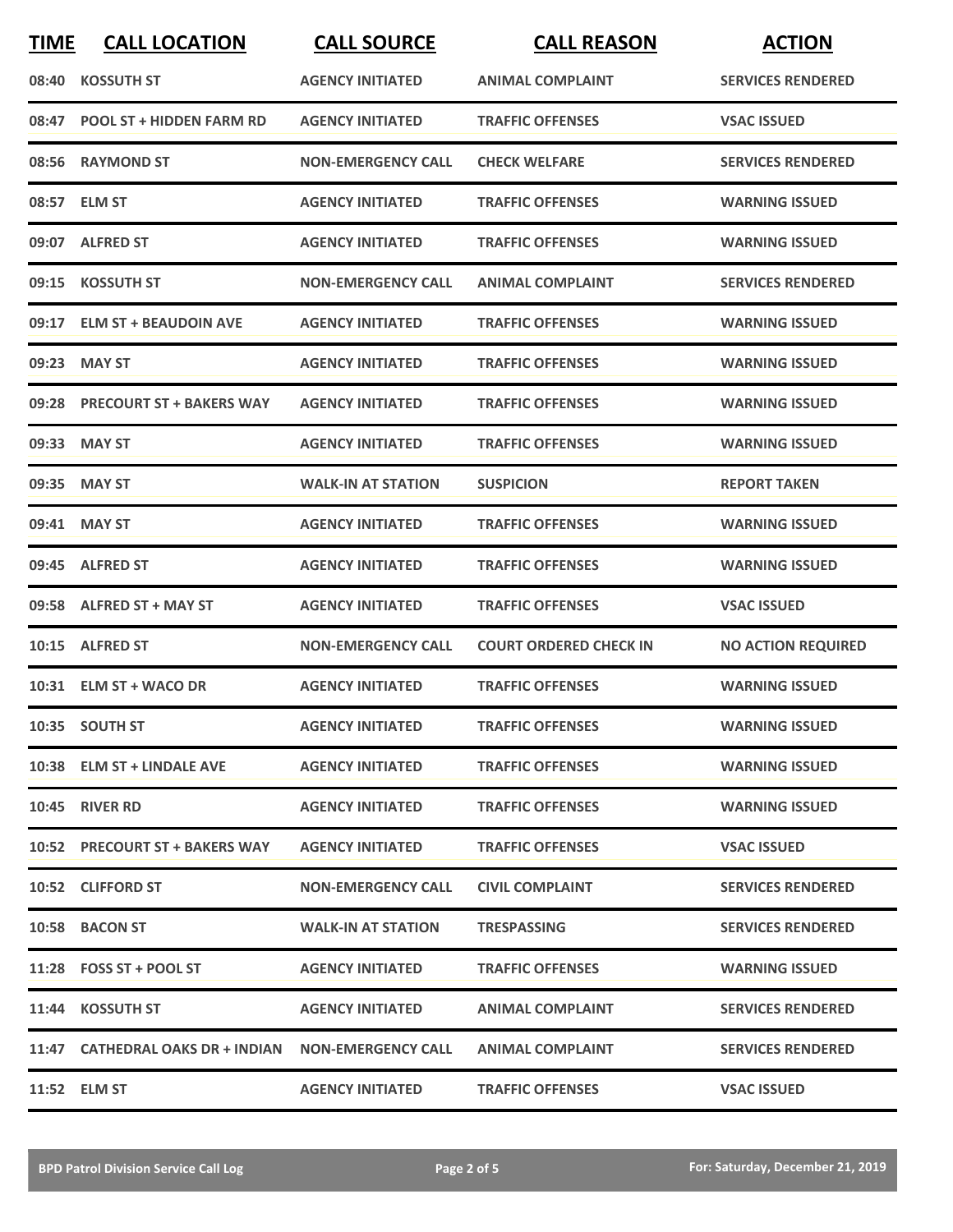| <b>TIME</b> | <b>CALL LOCATION</b>             | <b>CALL SOURCE</b>        | <b>CALL REASON</b>                   | <b>ACTION</b>            |
|-------------|----------------------------------|---------------------------|--------------------------------------|--------------------------|
|             | 12:07 ELM ST                     | <b>AGENCY INITIATED</b>   | <b>TRAFFIC OFFENSES</b>              | <b>WARNING ISSUED</b>    |
|             | 12:12 MAY ST                     | <b>AGENCY INITIATED</b>   | <b>TRAFFIC OFFENSES</b>              | <b>WARNING ISSUED</b>    |
|             | 12:13 ALFRED ST                  | <b>NON-EMERGENCY CALL</b> | <b>CHECK WELFARE</b>                 | <b>SERVICES RENDERED</b> |
|             | 12:26 ELM ST                     | <b>AGENCY INITIATED</b>   | <b>TRAFFIC OFFENSES</b>              | <b>VSAC ISSUED</b>       |
|             | 12:26 MAY ST                     | <b>AGENCY INITIATED</b>   | <b>TRAFFIC OFFENSES</b>              | <b>WARNING ISSUED</b>    |
|             | 12:38 MAY ST                     | <b>AGENCY INITIATED</b>   | <b>TRAFFIC OFFENSES</b>              | <b>WARNING ISSUED</b>    |
| 12:45       | <b>ALFRED ST + EDWARDS AVE</b>   | <b>AGENCY INITIATED</b>   | <b>TRAFFIC OFFENSES</b>              | <b>WARNING ISSUED</b>    |
|             | 13:01 ALFRED ST                  | <b>AGENCY INITIATED</b>   | <b>PAPERWORK</b>                     | <b>PAPERWORK SERVED</b>  |
| 13:07       | <b>KOSSUTH ST</b>                | <b>AGENCY INITIATED</b>   | <b>ANIMAL COMPLAINT</b>              | <b>SERVICES RENDERED</b> |
| 13:20       | <b>PRECOURT ST + MOUNTAIN RD</b> | <b>AGENCY INITIATED</b>   | <b>TRAFFIC OFFENSES</b>              | <b>WARNING ISSUED</b>    |
| 13:29       | <b>MOUNTAIN RD + PRECOURT ST</b> | <b>AGENCY INITIATED</b>   | <b>TRAFFIC OFFENSES</b>              | <b>WARNING ISSUED</b>    |
| 13:51       | <b>INDIAN RIDGE DR</b>           | <b>AGENCY INITIATED</b>   | <b>ANIMAL COMPLAINT</b>              | <b>SERVICES RENDERED</b> |
| 14:01       | <b>ALFRED ST</b>                 | <b>WALK-IN AT STATION</b> | <b>COURT ORDERED CHECK IN</b>        | <b>SERVICES RENDERED</b> |
| 14:03       | <b>MEDICAL CENTER DR</b>         | <b>NON-EMERGENCY CALL</b> | <b>ESCORTS / RELAYS</b>              | <b>SERVICES RENDERED</b> |
|             | 14:05 ELM ST                     | <b>AGENCY INITIATED</b>   | <b>TRAFFIC OFFENSES</b>              | <b>WARNING ISSUED</b>    |
|             | 14:16 ELM ST                     | <b>AGENCY INITIATED</b>   | <b>TRAFFIC OFFENSES</b>              | <b>VSAC ISSUED</b>       |
|             | 14:20 ALFRED ST                  | <b>WALK-IN AT STATION</b> | <b>HOMELESS - LOOKING FOR SHELTE</b> | <b>SERVICES RENDERED</b> |
|             | 14:23 SULLIVAN ST                | E-911 CALL                | 911 MISUSE                           | <b>SERVICES RENDERED</b> |
|             | 14:26 BOULDER WAY                | <b>NON-EMERGENCY CALL</b> | <b>HARASSMENT</b>                    | <b>REPORT TAKEN</b>      |
|             | 15:06 KOSSUTH ST                 | <b>AGENCY INITIATED</b>   | <b>ANIMAL COMPLAINT</b>              | <b>SERVICES RENDERED</b> |
|             | 15:16 POMERLEAU ST               | <b>NON-EMERGENCY CALL</b> | <b>CIVIL COMPLAINT</b>               | <b>CIVIL COMPLAINT</b>   |
|             | 15:43 WEST ST + FOREST ST        | <b>AGENCY INITIATED</b>   | <b>TRAFFIC OFFENSES</b>              | <b>WARNING ISSUED</b>    |
|             | 15:52 ALFRED ST + WEST COLE RD   | <b>AGENCY INITIATED</b>   | <b>TRAFFIC OFFENSES</b>              | <b>WARNING ISSUED</b>    |
|             | $15:53$ WEST ST + HILL ST        | <b>AGENCY INITIATED</b>   | <b>TRAFFIC OFFENSES</b>              | <b>VSAC ISSUED</b>       |
|             |                                  |                           | <b>TRAFFIC OFFENSES</b>              | <b>WARNING ISSUED</b>    |
|             | <b>16:15 BOULDER WAY</b>         | <b>NON-EMERGENCY CALL</b> | <b>THEFT</b>                         | <b>REPORT TAKEN</b>      |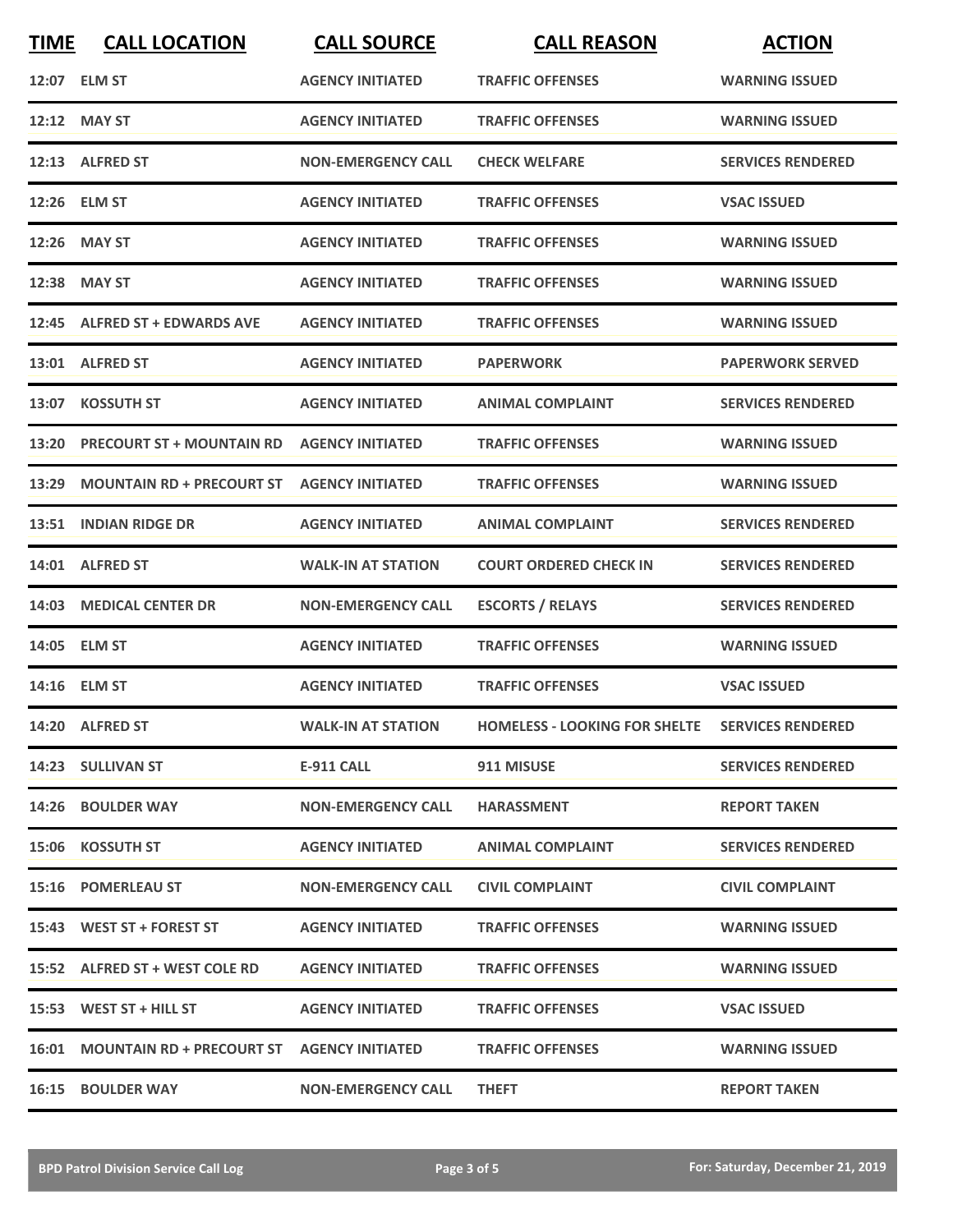| <b>TIME</b> | <b>CALL LOCATION</b>                             | <b>CALL SOURCE</b>        | <b>CALL REASON</b>         | <b>ACTION</b>             |
|-------------|--------------------------------------------------|---------------------------|----------------------------|---------------------------|
|             | 16:17 ALFRED ST                                  | <b>AGENCY INITIATED</b>   | <b>TRAFFIC OFFENSES</b>    | <b>WARNING ISSUED</b>     |
| 16:34       | <b>WEST CUTTS ST</b>                             | <b>E-911 CALL</b>         | 911 MISUSE                 | <b>NO ACTION REQUIRED</b> |
|             | 16:42 ALFRED ST + PRECOURT ST                    | <b>AGENCY INITIATED</b>   | <b>TRAFFIC OFFENSES</b>    | <b>WARNING ISSUED</b>     |
|             | 16:46 LINDALE AVE                                | <b>NON-EMERGENCY CALL</b> | <b>JUVENILE OFFENSES</b>   | <b>SERVICES RENDERED</b>  |
|             | 16:56 BARRA RD                                   | <b>NON-EMERGENCY CALL</b> | <b>TRESPASSING</b>         | <b>SERVICES RENDERED</b>  |
|             | 16:59 ALFRED ST                                  | <b>E-911 CALL</b>         | 911 MISUSE                 | <b>GONE ON ARRIVAL</b>    |
|             | 17:39 KING ST                                    | <b>NON-EMERGENCY CALL</b> | <b>DISTURBANCE / NOISE</b> | <b>REPORT TAKEN</b>       |
| 17:43       | <b>WENTWORTH ST + SOUTH ST</b>                   | <b>NON-EMERGENCY CALL</b> | <b>ASSIST PD AGENCY</b>    | <b>SERVICES RENDERED</b>  |
|             | 18:00 SACO FALLS WAY                             | <b>AGENCY INITIATED</b>   | <b>TRAFFIC OFFENSES</b>    | <b>WARNING ISSUED</b>     |
|             | 18:02 ALFRED ST                                  | <b>RADIO</b>              | <b>DISABLED VEHICLE</b>    | <b>NEGATIVE CONTACT</b>   |
|             | 18:08 MAINE TPKE                                 | <b>AGENCY INITIATED</b>   | <b>TRAFFIC OFFENSES</b>    | <b>WARNING ISSUED</b>     |
| 18:09       | <b>BRADBURY ST</b>                               | <b>E-911 CALL</b>         | 911 MISUSE                 | <b>NO ACTION REQUIRED</b> |
|             | 18:53 ALFRED ST + BIRCH ST                       | <b>AGENCY INITIATED</b>   | <b>TRAFFIC OFFENSES</b>    | <b>WARNING ISSUED</b>     |
|             | 19:18 ALFRED ST                                  | <b>NON-EMERGENCY CALL</b> | <b>CHECK WELFARE</b>       | <b>SERVICES RENDERED</b>  |
|             | 19:20 ALFRED ST + MAY ST                         | <b>AGENCY INITIATED</b>   | <b>TRAFFIC OFFENSES</b>    | <b>WARNING ISSUED</b>     |
|             | 19:27 ALFRED ST                                  | <b>WALK-IN AT STATION</b> | <b>DOMESTIC COMPLAINTS</b> | <b>REPORT TAKEN</b>       |
|             | 19:42 POOL ST + MEETINGHOUSE RD AGENCY INITIATED |                           | <b>TRAFFIC OFFENSES</b>    | <b>WARNING ISSUED</b>     |
|             | 20:33 GRANITE ST                                 | <b>AGENCY INITIATED</b>   | <b>TRAFFIC OFFENSES</b>    | <b>WARNING ISSUED</b>     |
|             | 21:10 ALFRED ST + LAMBERT ST                     | <b>AGENCY INITIATED</b>   | <b>TRAFFIC OFFENSES</b>    | <b>WARNING ISSUED</b>     |
|             | 21:25 BOULDER WAY + ALFRED ST                    | <b>AGENCY INITIATED</b>   | <b>TRAFFIC OFFENSES</b>    | <b>WARNING ISSUED</b>     |
|             | 21:39 ELM ST                                     | <b>AGENCY INITIATED</b>   | <b>TRAFFIC OFFENSES</b>    | <b>WARNING ISSUED</b>     |
|             | 23:08 ADAMS ST                                   | <b>AGENCY INITIATED</b>   | <b>TRAFFIC OFFENSES</b>    | <b>WARNING ISSUED</b>     |
|             | 23:14 ALFRED ST + ANDREWS RD                     | <b>AGENCY INITIATED</b>   | <b>TRAFFIC OFFENSES</b>    | <b>WARNING ISSUED</b>     |
|             | 23:20 ALFRED ST + ANDREWS RD                     | <b>AGENCY INITIATED</b>   | <b>TRAFFIC OFFENSES</b>    | <b>WARNING ISSUED</b>     |
|             | 23:25 ALFRED ST                                  | <b>AGENCY INITIATED</b>   | <b>TRAFFIC OFFENSES</b>    | <b>WARNING ISSUED</b>     |
|             | 23:26 POOL ST + MEETINGHOUSE RD                  | <b>AGENCY INITIATED</b>   | <b>TRAFFIC OFFENSES</b>    | <b>WARNING ISSUED</b>     |